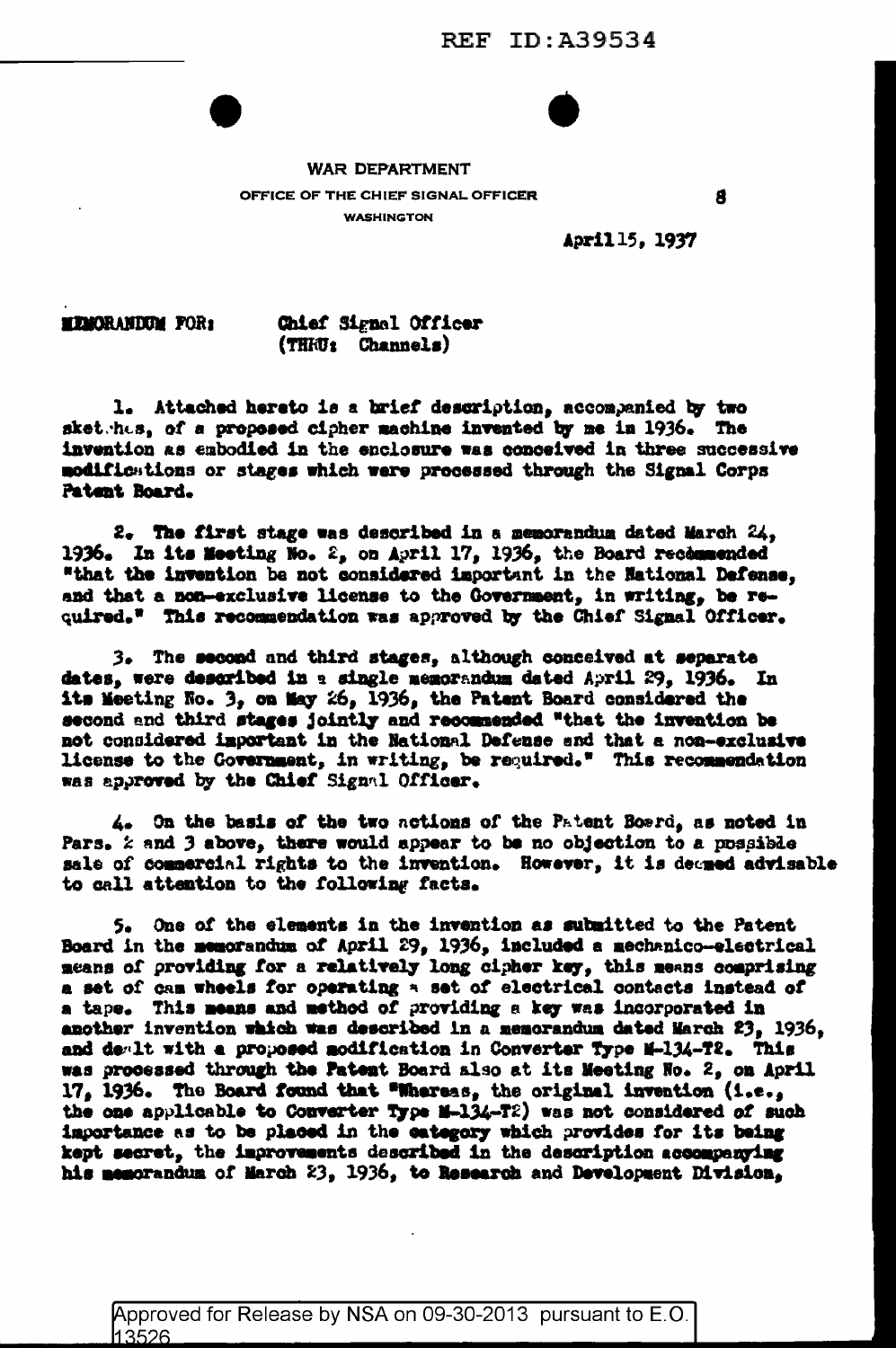through War Plans and Training Division, are considered as, Important in the National Defense." The Board therefore recommended "that, under the provisions of Par. 6 a AR 850-50, Dec. 31, 1934, a complete assignment be requested, and hat the invention be kept secret." This recommendation was approved by the Chief Signal Officer and such assignment was promotly made by me. It should be added th t as a result of a detailed discussion. with the GIC. Research and Development Division (Lieut. Colonel Colton). of the action of the Patent Board in the cases of reference, steps were taken in time to place the basic invention covering Converter N-134-T2 into the secret category slso, so that both the basic patent on this converter and the patent coplic-tion covering a proposed modific-tion thereof are now in a sacret status.

6. In view of the fact that the proposed cam-wheel modification of Converter k-134-T2 is in the secret category, and that a simil r mechanism constitutes a pert of snother invention not in the secret category and forsing the subject of this memorandum, I besitate to proceed with my negotiations that might lead to the sale of commercial rights to the latter invention, until this situation is clarified and .11 cossibility of future aisunderstanding is obvioted.

7. In my chimion, there is nothing novel in the use of a cam-wheel assembly for producing a cipher key and it is doubtful whether this is in itself a patentable idea. It is embodied in several cipher machines invented and constructed by commercial firms, for example, those of the International Telephone Laboratories, the International Business Machines Corportion, Hebern, Dema, and others. The combination of such a can-wheel assembly sith the rotating cornutators of Converter k-134-T2 is perhaps novel, and patent has already been upplied for as stated in Par. 5 above. First action of the Patent Office has been received recently and a copy thereof is attached. It will be seen that only limited claims will be allowed, if at all.

8. It is my belief th. t the outright sale of commercial rights to the accompanying invention would in no way jeoperdize the secrecy or security of Converter M-134-T2 either in its present form or in a later form, should this machine be modified in future by the substitution of the camwheel sasembly for the key these transmitter.

9. On the basis of the foregoing facts in the case, information is requested first as to whether the Chief Signal Officer has ary objections to my entering into negotiations which my lead to the cutright sale of commercial rights to the invention described in the accompanying papers.

13. Reference is made to previous papers in this case: Letter duted June 16. 1936. from OIC, Restarch and Development Division. COSigO. to Director, Signal Corps Leboratories, Fort Monmouth, Subject: Invention (File COSigo 373), and three indorsements thereto.

William F. Friedman

Enclosures.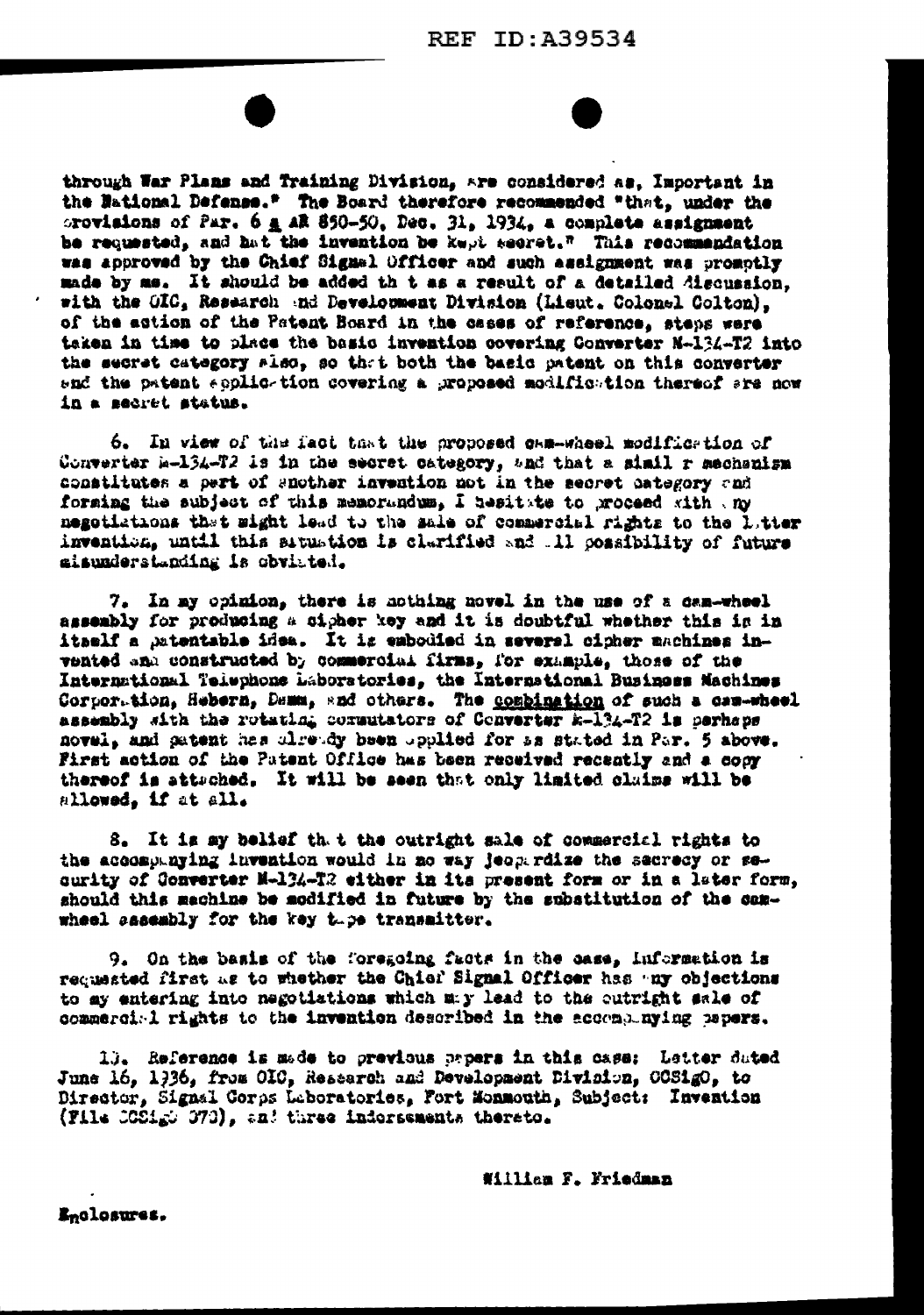Brief Description of a Cryptographic System and Machine Employing a Single, Aperiodically-Displaced Cipher Commutator.

1. This invention deals with a cryptographic machine in which the cryptographic principle is basically as follows:

Fower is delivered to the keyboard at the enciphering position at a specific instant in a period of 26 possible instants, the cipher resultant of a given plain-text letter depending therefore upon the specific instant the keyboard is made "alive", since for each of the 26 different instants a different mixed cipher alphabet is presented for encipherment. The order of presentation of eipher alphabets is regular but the exact instant of the selection of a specific cipher alphabet is very irregular and depends upon a keying factor.

2. The sachine consists basionlly of a single, constantly rotating, 26 segment, 26 character cipher commutator, 1 beled 1 in Figure fl. controlled by a keying system including a set of rotatable, differential cam wheels or an equivalent electrical can arrangement. This control system comprises 5 or a multiple of 5 cam wheels which operate contact levers, shown at 2. The inter-action of the 5 contact levers results in setting up at the 5 relays,  $3, 4, 5, 6, 7, a permutation in the Baudot code. Corresponding$ to this permutation there is set up a permutation of 5 translater bars, labeled 8, 9, 10, 11, 12. These are slotted members and when a specific permutation is set up, one of 32 stunt bars falls into place and closes a contact. Several of these contacts are shown in the sketch at 13. These circuits lead to a switchboard 14, on one side of which there are 32 positions and on the other side of which there are only 26 positions. Referring to the can wheels these are of different diameter and of different numbers of intervals, preferably all prime to one another. They are individually rotatable in step-wise manner, under control of the keyboard. The petential cipher key which results from such an arrangement is in length the product of the individual interval musbers of the several can wheels. For example. if there are 5 cam wheels the first of 100 intervals, the second of 99, the third of 97, the fourth of 91 and the fifth of 89 intervals, the total length of the cipher key would be 7,777,469,700. This merely means that the cipher key would consist of an unintalligible sepence of ciphering key characters of corresponding langth.

3. The 32 possible resultant Bandot permutations which are led to switchboard 14 are for the purposes of this invention reduced to 26 by consolidating 6 of the 3% circuits into the other 26, so that there will be only 26 different resultant effects for eryptographic keying purposes. In this invention this is accomplished quite simply by taking what are usually known as the 6 extra functions and throwing them in with 6 of the other 26 letter-representing Baudot permutations. Which 6 will be selected to be "double-representations" can be determined and varied at will at the switchboard li.